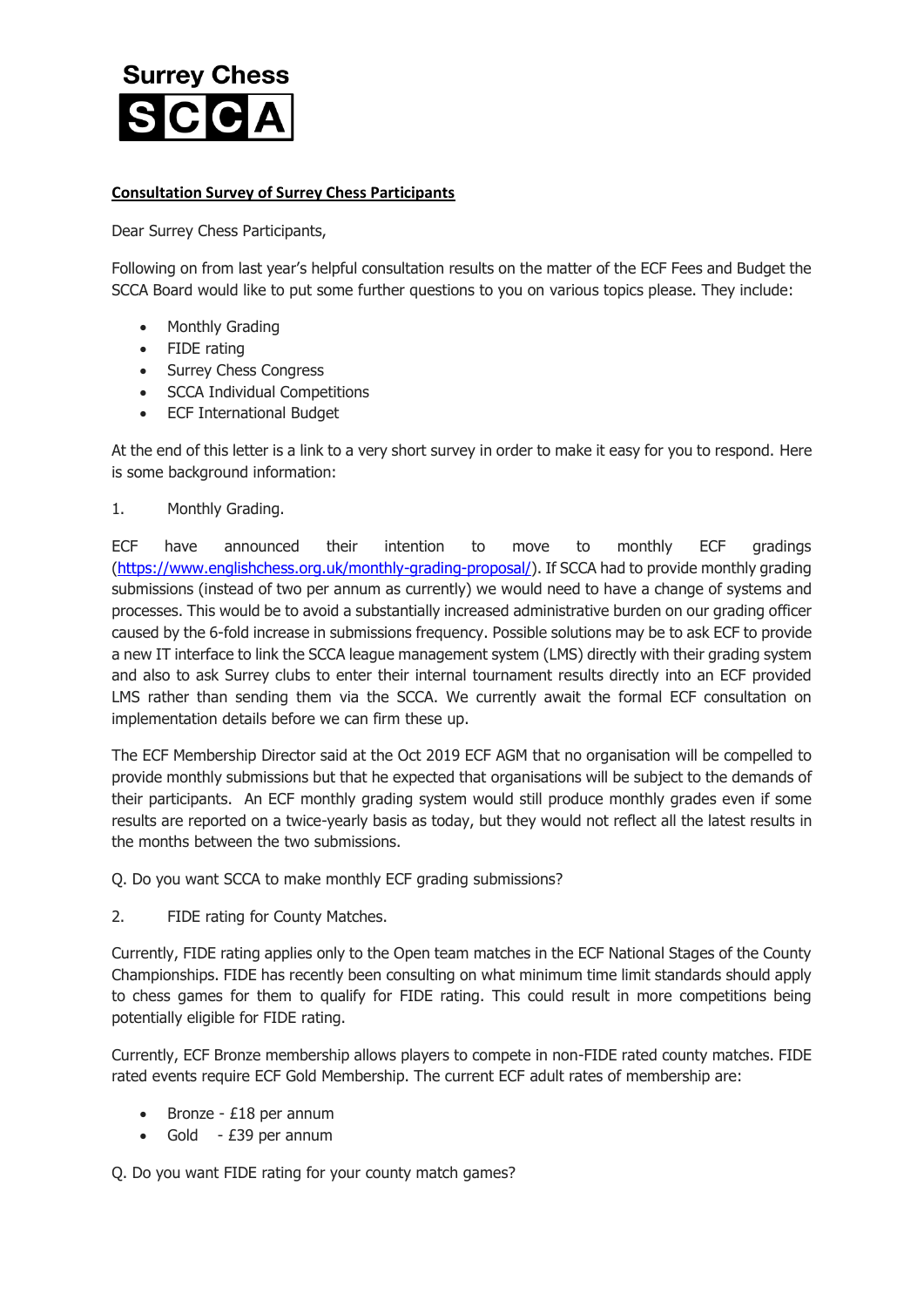

## 3. Surrey Chess Congress.

SCCA Board thought that the 2018 Surrey Congress was a success. That Congress had 95 entries and good feedback from a participants' survey after the event. Hence, we were really surprised and disappointed when the 2019 Congress had just 35 entrants with only 4 days to go. We were looking at a very large financial loss, which would have been borne by SCCA Members, and had no choice but to cancel the event. We would like to understand if there is sufficient demand to justify further attempts to run the Congress in future and if there are things that could be done differently which would attract more entrants.

Q. What would you change about the Surrey Chess Congress that would make it more likely that you, and other players you know, enter in the future?

4. SCCA Individual Competitions

SCCA runs individual competitions split into sections of different playing strengths through each summer. Over recent years entries have been between about 35 to 50 players. That's a relatively small fraction (ca. 15%) of total Surrey chess participants. It would be good to attract more entries.

Q. What would you change about the Surrey Individual Competitions that would make it more likely that you, and other players you know, enter in the future?

5. ECF International Budget.

Following up from our survey of Surrey participants last year we have established that ECF office salaries needed to be adjusted upwards and that there is now a firm ECF target for additional female members. Those two elements pretty much underpin the Fees increase approved by Council in April 2019.

In April 2020 the second tranche of Fees increase will be proposed. Assuming that the ECF proposals remain unchanged the expected membership rates will be as follows:

| Membership Fees £ per annum | 2019/20 | 2020/21 |
|-----------------------------|---------|---------|
| Platinum                    | 75.00   | 80.00   |
| Gold                        | 39.00   | 41.00   |
| Silver                      | 27.00   | 30.00   |
| <b>Bronze</b>               | 18.00   | 20.00   |
| Junior                      | 6.00    | 6.00    |

The principal driver for the further Fees increase is the increase to the International Budget from ca. £30k/a to £46k/a. This appears to be driven primarily by the assumption that zero sponsorship income would be received in future. The SCCA Board opposed the International budget increase and described why in a [letter](http://www.scca.co.uk/SCCA/docs/Letter%20to%20Mike%20Truran%20re%20Fees%2015%20March%202019%20FINAL.pdf) to the ECF President. Subsequently, at the Council meeting in April 2019, the ECF International Director stated that he would be prepared to work with a limited budget but at the new, higher, level proposed by the ECF Board, including inflation increases in future. He stated that, without the increase, the best English teams could not be sent to all International events and further cited the International KPIs [report.](https://www.englishchess.org.uk/wp-content/uploads/2019/04/C30.7-ii-International-Directorate-KPIs-report.pdf)